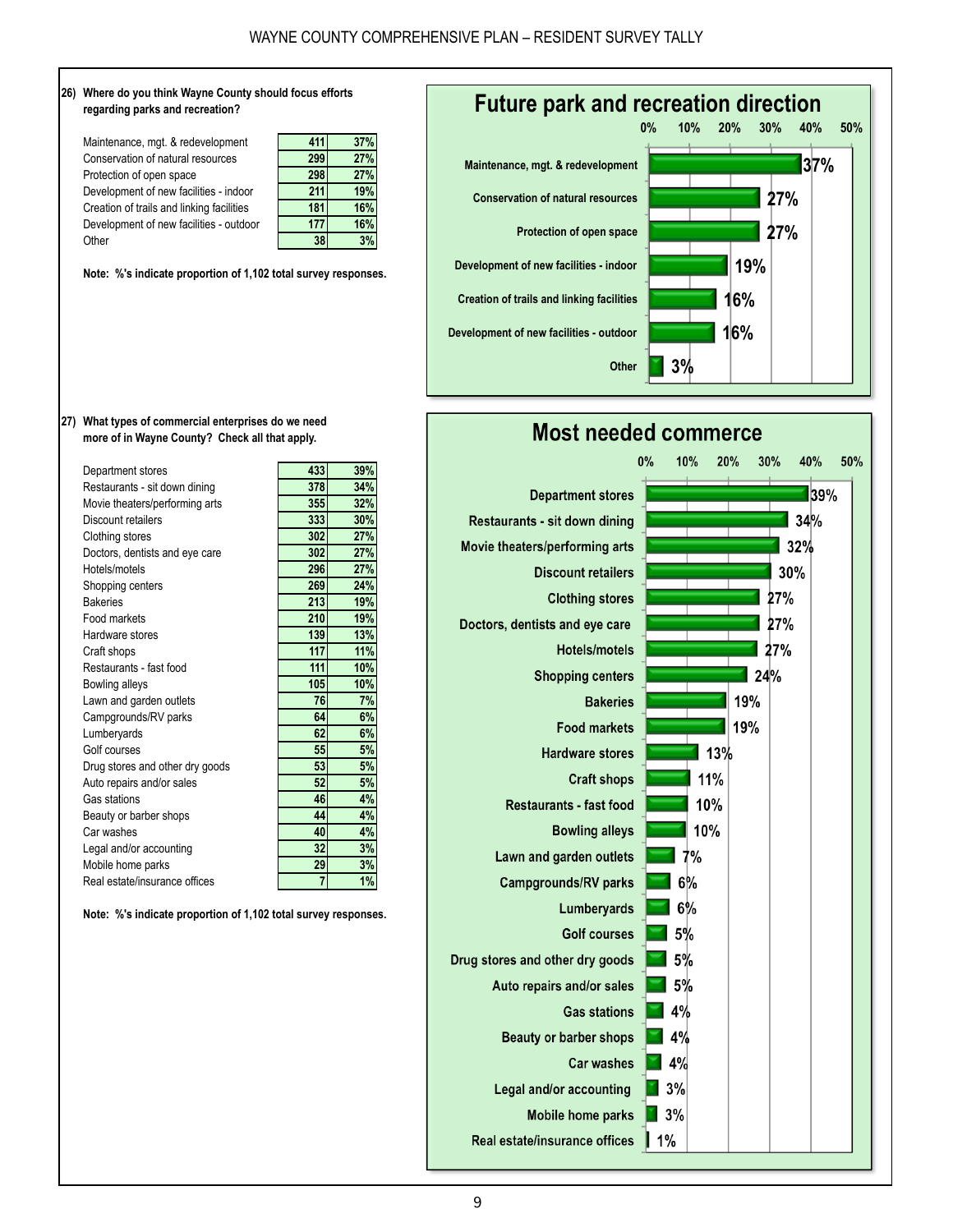## **28) What types of industrial enterprises do we need more of in Wayne County? Check all that apply.**

| Health care facilities and medical offices | 348 | 32% |
|--------------------------------------------|-----|-----|
| Basic industrial manufacturing facilities  | 340 | 31% |
| Wholesale businesses                       | 300 | 27% |
| Research and development facilities        | 289 | 26% |
| Electronic manufacturing/distribution      | 285 | 26% |
| Warehouse and distribution facilities      | 283 | 26% |
| Electronic data processing and back office | 241 | 22% |
| Office, professional or service businesses | 194 | 18% |
| Furniture, woodworking & glass products    | 193 | 18% |
| Production greenhouses                     | 178 | 16% |
| Small appliance / light metal fabrication  | 170 | 15% |
| Food and kindred products manufacturing    | 169 | 15% |
| Apparel and upholstery manufacturing       | 161 | 15% |
| Manufacturing of packaged retail goods     | 159 | 14% |
| Package consolidation and distribution     | 127 | 12% |
| Sawmills and wood manufacturing            | 110 | 10% |
| Packaging of retail goods                  | 96  | 9%  |
| Plastic product manufacturing              | 90  | 8%  |
| Printing facilities                        | 62  | 6%  |
|                                            |     |     |

| 348 | 32% |  |
|-----|-----|--|
| 340 | 31% |  |
| 300 | 27% |  |
| 289 | 26% |  |
| 285 | 26% |  |
| 283 | 26% |  |
| 241 | 22% |  |
| 194 | 18% |  |
| 193 | 18% |  |
| 178 | 16% |  |
| 170 | 15% |  |
| 169 | 15% |  |
| 161 | 15% |  |
| 159 | 14% |  |
| 127 | 12% |  |
| 110 | 10% |  |
| 96  | 9%  |  |
| 90  | 8%  |  |
| 62  | 6%  |  |

**Note: %'s indicate proportion of 1,102 total survey responses.**